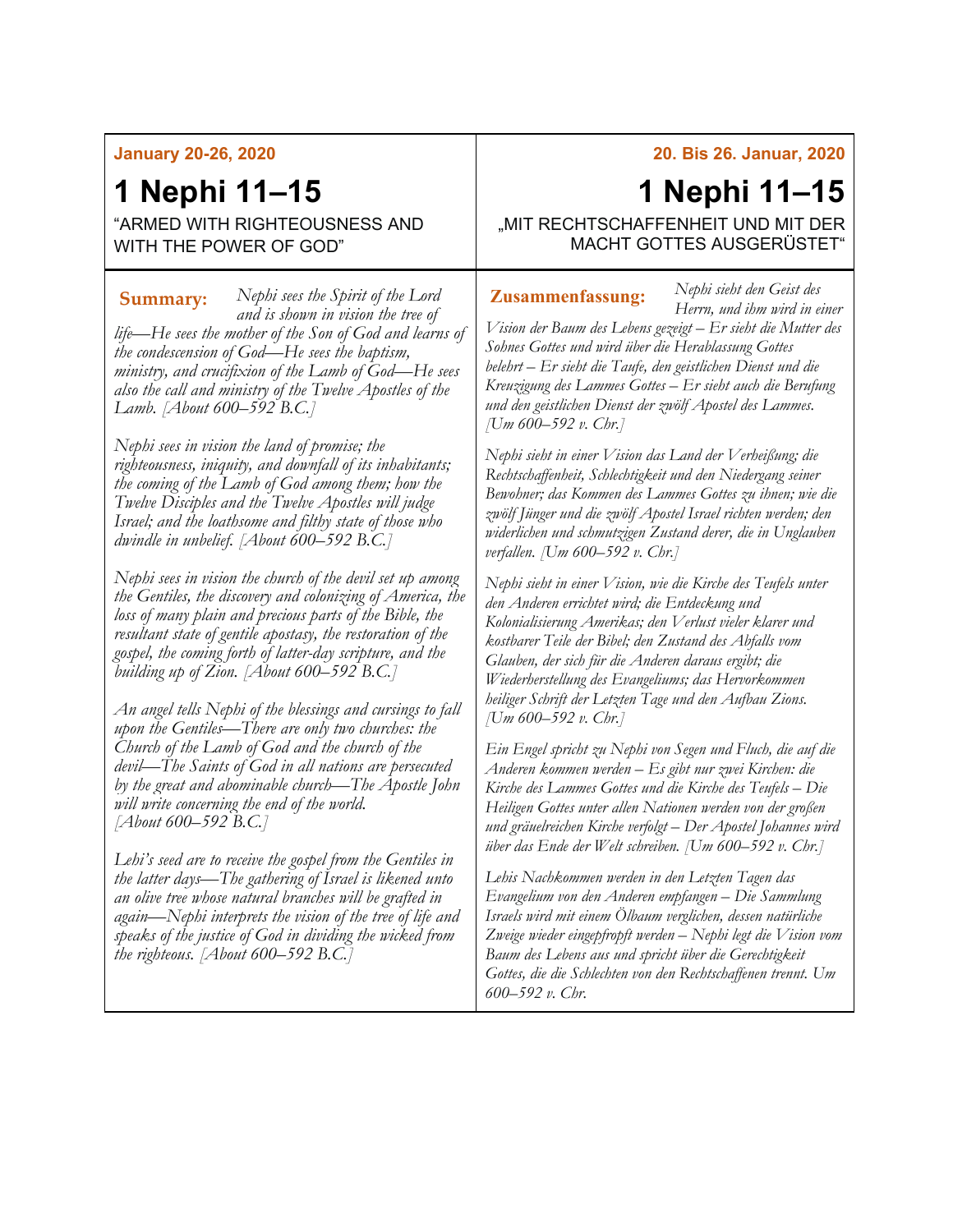| <b>B.C.</b> | 2500 20001000 800 600                                                                                                                        | 400 200 | 0 200                              | 400 | 600 | 800 | 1000 1200                                          | 1400            | 1600 | 1800         | 2000 A.D. |
|-------------|----------------------------------------------------------------------------------------------------------------------------------------------|---------|------------------------------------|-----|-----|-----|----------------------------------------------------|-----------------|------|--------------|-----------|
|             | Lehi Mosiah<br>Abraham                                                                                                                       |         | Jesus                              |     |     |     | Moroni                                             | <b>Columbus</b> |      | Joseph Smith |           |
|             | Olmec 2500 B.C. --------------300 B.C.<br>Mayan Pre Classic 2000 B.C.-------------<br>Zapotecs 700 B.C.-500 B.C.<br>Mayan Classic 300 B.C.-- |         | $-300$ A.D.<br>900 A.D.            |     |     |     |                                                    |                 |      |              |           |
|             |                                                                                                                                              |         | Mayan Post Classic 900 A.D.------- |     |     |     | 1500 A.D.<br>---------<br>Aztec 1300---- 1511 A.D. |                 |      |              |           |

### **How is the Tree of Life thought of in Jewish life?**

"The Hebrew term *etz chaim* (literally "tree of life") is a common one in Jewish life, often used to refer to the Torah. It is a popular name for synagogues and Jewish schools as well as the title of one of the major works of Jewish mysticism. The first reference to the tree of life in Jewish texts comes from the biblical story of the Garden of Eden **(Genesis 2:9)** relates that God filled the garden with beautiful and tasty trees, and in the middle planted two in particular — the tree of life and the tree of knowledge of good and evil, the latter of which he forbade [Adam and Eve](https://www.myjewishlearning.com/article/adam-and-eve/) to eat. **(myjewishlearning.com/article/what-is-the-treeof-life-etz-chaim) How does the Torah become referred to as the Tree of Life?** "The tree of life as a metaphor for the Torah comes from the Book of Proverbs, which uses the term three times, the most famous

of which is the saying in **(Proverbs 3:18)**: *Etz chaim hee l'machazikim bah* ("She is a tree of life to those who grasp her"). This line,

## **Wie wird der Baum des Lebens im jüdischen Leben g berücksichtigt?**

"Der hebräische Begriff etz chaim (wörtlich, "Baum des Lebens") ist im jüdischen Leben weit verbreitet und wird oft verwendet, um sich auf die Tora zu beziehen. Es ist ein beliebter Name für Synagogen und jüdische Schulen sowie der Titel eines der Hauptwerke der jüdischen Mystik. Der erste Hinweis auf den Baum des Lebens in jüdischen Texten stammt aus der biblischen Geschichte des Garten Eden **(Genesis 2: 9)**, wonach Gott den Garten mit schönen und schmackhaften Bäumen füllte und in der Mitte insbesondere zwei pflanzte den Baum des Lebens und des Baumes der Erkenntnis von Gut und Böse, von dem er Adam und Eva das Essen verbot. **(myjewishlearning.com/article/what-is-the-treeof-life-etz-chaim)**

#### **Wie wird die Tora als Baum des Lebens bezeichnet?**

"Der Baum des Lebens als Metapher für die Tora stammt aus dem Buch der Sprüche, in dem der Begriff dreimal verwendet wird. Das berühmteste davon ist das Sprichwort in **(Sprüche 3:18)**: *Etz chaim hee l'machazikim bah* ("Sie ist ein Baum des Lebens für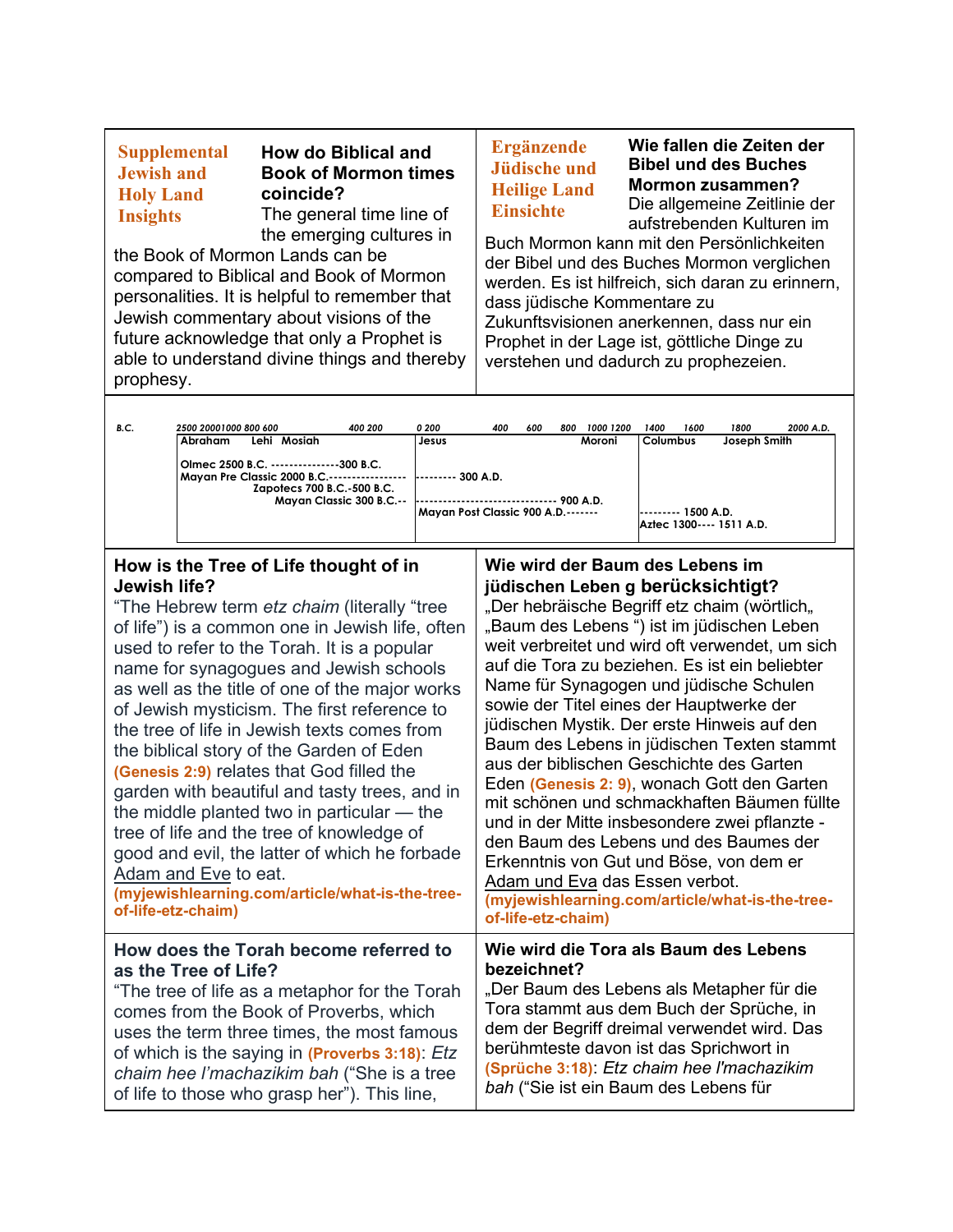| referring to the Torah, is commonly sung in<br>Ashkenazi congregations as the Torah is<br>returned to the ark after public readings.<br>Proverbs also likens the "fruit of the<br>righteous" (Proverbs 11:30) and a "healing<br>tongue" ( <b>Proverbs 15:4</b> ) to a tree of life. And<br>the term is the title of a major work of Jewish<br>mysticism by Rabbi Hayim Vital. In the<br>Jewish mystical tradition, the tree of life<br>refers to the well-known diagram illustrating<br>the ten divine emanations. In modern times,<br>the term continues to be used widely. Many<br>synagogues and Jewish educational<br>institutions are named Etz Chaim. It is also a<br>title of the 2001 Torah translation and<br>commentary published by the Conservative<br>movement."<br>(myjewishlearning.com/article/what-is-the-tree-<br>of-life-etz-chaim)                                                                                                                                                                                                                                            | diejenigen, die sie ergreifen"). Diese Zeile, die<br>sich auf die Tora bezieht, wird üblicherweise in<br>Aschkenasischen Gemeinden gesungen, wenn<br>die Tora nach öffentlichen Lesungen in die<br>Arche zurückgebracht wird. Die Sprüche<br>vergleichen auch die "Frucht der Gerechten"<br>(Sprüche 11:30) und eine "heilende Zunge"<br>(Sprüche 15:4) mit einem Baum des Lebens.<br>Und der Begriff ist der Titel eines Hauptwerks<br>der jüdischen Mystik von Rabbi Hayim Vital. In<br>der Jüdischen mystischen Tradition bezieht<br>sich der Baum des Lebens auf das bekannte<br>Diagramm, das die zehn göttlichen<br>Emanationen darstellt. In der heutigen Zeit wird<br>der Begriff weiterhin häufig verwendet. Viele<br>Synagogen und Jüdische<br>Bildungseinrichtungen heißen Etz Chaim. Es<br>ist auch ein Titel der Übersetzung und des<br>Kommentars der Tora von 2001, die von der<br>konservativen Bewegung veröffentlicht wurden.<br>(myjewishlearning.com/article/what-is-the-tree-<br>of-life-etz-chaim)                                                                                                                   |
|---------------------------------------------------------------------------------------------------------------------------------------------------------------------------------------------------------------------------------------------------------------------------------------------------------------------------------------------------------------------------------------------------------------------------------------------------------------------------------------------------------------------------------------------------------------------------------------------------------------------------------------------------------------------------------------------------------------------------------------------------------------------------------------------------------------------------------------------------------------------------------------------------------------------------------------------------------------------------------------------------------------------------------------------------------------------------------------------------|--------------------------------------------------------------------------------------------------------------------------------------------------------------------------------------------------------------------------------------------------------------------------------------------------------------------------------------------------------------------------------------------------------------------------------------------------------------------------------------------------------------------------------------------------------------------------------------------------------------------------------------------------------------------------------------------------------------------------------------------------------------------------------------------------------------------------------------------------------------------------------------------------------------------------------------------------------------------------------------------------------------------------------------------------------------------------------------------------------------------------------------------|
| How are dreams considered?<br>"The Zohar (see Kabbalah) argues that the<br>dreams of the wicked derive from the forces<br>of impurity, while the dreams of the<br>righteous contain visions, images and<br>prophecies of a higher order. Maimonides<br>rejected supernatural forces, believing that<br>one's daytime thoughts are translated by the<br>imagination into dreams only a prophet,<br>who rids himself of conscious base thoughts<br>and desires is able to perceive divine<br>things." "The early prophets played a<br>prominent role in communal affairs and were<br>consulted for advice and often influenced<br>the political destiny of Israel; the prophet<br>Samuel chose both Saul and David to be<br>kings of Israel. Visions play an important<br>role in the classical prophetic writings, but<br>prophets did not merely predict the future.<br>They often performed symbolic acts and<br>used signs and wonders to authenticate<br>their prediction of impending events. At<br>times they had to bear the consequences of<br>their own dire predictions --- Jeremiah was | Wie werden Träume betrachtet?<br>"Der Zohar (siehe Kabbala) argumentiert, dass<br>die Träume der Bösen von den Kräften der<br>Unreinheit herrühren, während die Träume der<br>Gerechten Visionen, Bilder und<br>Prophezeiungen höherer Ordnung enthalten.<br>Maimonides lehnte übernatürliche Kräfte ab<br>und glaubte, dass die Gedanken eines Tages<br>von der Vorstellungskraft in Träume übersetzt<br>werden Nur ein Prophet, der sich von<br>bewussten Grundgedanken und -wünschen<br>befreit, kann göttliche Dinge wahrnehmen."<br>"Die frühen Propheten spielten eine<br>herausragende Rolle in kommunalen<br>Angelegenheiten und wurden um Rat gefragt<br>und beeinflussten oft das politische Schicksal<br>Israels. Der Prophet Samuel erwählte sowohl<br>Saul als auch David als Könige Israels.<br>Visionen spielen eine wichtige Rolle in den<br>klassischen prophetischen Schriften, aber<br>Propheten sagten nicht nur die Zukunft voraus.<br>Sie führten oft symbolische Handlungen durch<br>und verwendeten Zeichen und Wunder, um<br>ihre Vorhersage bevorstehender Ereignisse zu<br>bestätigen. Manchmal mussten sie die |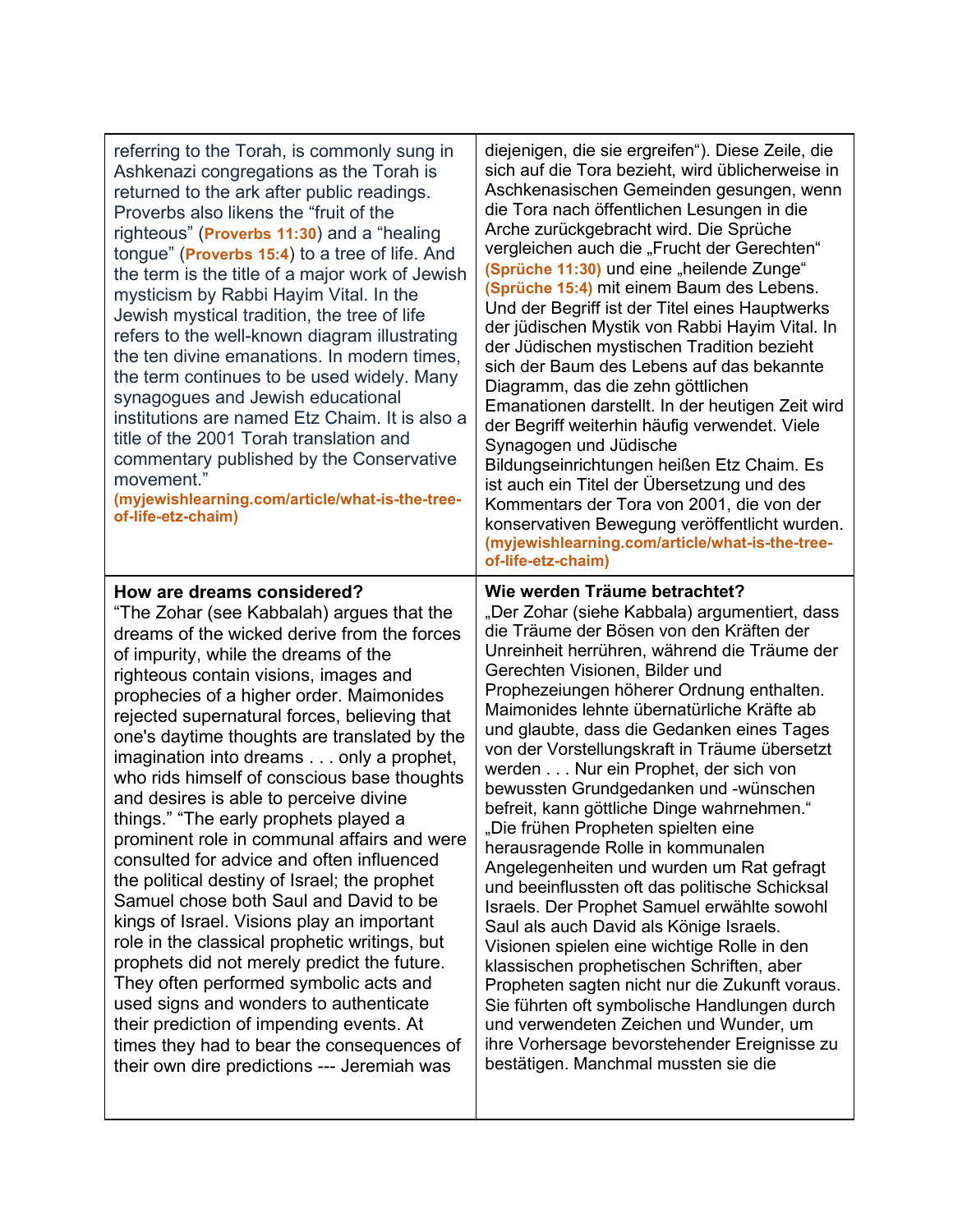| put into stocks for his unpopular<br>prophecies " (Encyclopedia Judaica Jr.)                                                                                                                                                                                                                                                                                                                                                                                                                                                                                                                                                                                                                                                                                                                                                                                                                                                                                                                                                                                                                             | Konsequenzen ihrer eigenen schrecklichen<br>Vorhersagen tragen - Jeremiah wurde für seine<br>unpopulären Prophezeiungen auf Lager<br>gehalten." (Enzyklopädie Judaica Jr.)                                                                                                                                                                                                                                                                                                                                                                                                                                                                                                                                                                                                                                                                                                                                                                                                                                                                                                                                                                                                                                         |
|----------------------------------------------------------------------------------------------------------------------------------------------------------------------------------------------------------------------------------------------------------------------------------------------------------------------------------------------------------------------------------------------------------------------------------------------------------------------------------------------------------------------------------------------------------------------------------------------------------------------------------------------------------------------------------------------------------------------------------------------------------------------------------------------------------------------------------------------------------------------------------------------------------------------------------------------------------------------------------------------------------------------------------------------------------------------------------------------------------|--------------------------------------------------------------------------------------------------------------------------------------------------------------------------------------------------------------------------------------------------------------------------------------------------------------------------------------------------------------------------------------------------------------------------------------------------------------------------------------------------------------------------------------------------------------------------------------------------------------------------------------------------------------------------------------------------------------------------------------------------------------------------------------------------------------------------------------------------------------------------------------------------------------------------------------------------------------------------------------------------------------------------------------------------------------------------------------------------------------------------------------------------------------------------------------------------------------------|
| How are visions interpreted?<br>For many Moslems, Mohammed is called a<br>Prophet although he apparently never<br>claimed to be one. His writings did not<br>particularly predict the future because he<br>still held the Bible to be as accurate as he<br>interpreted it. "From about 610 C.E. (A.D.)<br>Muhammad claimed to have visions and to<br>have been commanded, as messenger of<br>God (Allah) to recite certain verses which<br>came to his mind. In order to win over the<br>Arabs to his new religion Muhammad<br>realized that his appeal would have to be<br>national and not aligned to either the<br>Christianity of Byzantium or the Judaism of<br>Babylonia. The holy book of Islam, the<br>Koran, soon attracted a small community of<br>devotees, and its message at this time<br>concentrated on God's goodness and<br>power, the return to God and final judgment,<br>the necessity for man to be humble and<br>grateful to God and to worship Him, and the<br>obligation of generosity and respect for the<br>rights of the poor and defenseless."<br>(Encyclopedia Judaica Jr.) | Wie werden Visionen interpretiert?<br>Für viele Moslems wird Mohammed ein<br>Prophet genannt, obwohl er anscheinend nie<br>behauptet hat, einer zu sein. Seine Schriften<br>sagten die Zukunft nicht besonders voraus,<br>weil er die Bibel immer noch für so genau hielt,<br>wie er sie interpretierte. Ab etwa 610 n. Chr.<br>behauptete Mohammed, Visionen zu haben<br>und als Gesandter Gottes (Allah) geboten<br>worden zu sein, bestimmte Verse zu rezitieren,<br>die ihm in den Sinn kamen. Um die Araber für<br>seine neue Religion zu gewinnen, erkannte<br>Mohammed, dass sein Appell national sein<br>musste und weder auf das Christentum von<br>Byzanz noch auf das Judentum von<br>Babylonien ausgerichtet sein musste. Das<br>heilige Buch des Islam, der Koran, zog bald<br>eine kleine Gemeinschaft von Ergebene an,<br>und seine Botschaft konzentrierte sich zu<br>dieser Zeit auf Gottes Güte und Kraft, die<br>Rückkehr zu Gott und das endgültige Gericht,<br>die Notwendigkeit, dass der Mensch Gott<br>gegenüber demütig und dankbar ist und Ihn<br>anzubeten und die Verpflichtung zur<br>Großzügigkeit und Achtung der Rechte der<br>Armen und Wehrlosen."<br>(Enzyklopädie Judaica Jr.) |
| What do prophecies of an "America"<br>reveal?<br>The prophecies of the "Colonization of<br>America" in the Book of Mormon echo the<br>blessings and prophecies given to Joseph,<br>son of Jacob (Israel). The fascinating<br>geographic connection in his blessing is the<br>term, "everlasting hills." Mountainous Israel<br>is the "Crossroads of the <b>East.</b> " On the other<br>hand, Utah ("Tops of the Mountains" in<br>Navaho) is the "Crossroads of the West."<br>There are only two land masses on this<br>planet that have a perpetual, unending<br>range of mountains or "everlasting hills,"<br>Israel and USA. The connection to God's<br>everlasting ways is also noted. "In the                                                                                                                                                                                                                                                                                                                                                                                                        | Was enthüllen Prophezeiungen eines<br>"Amerikas"?<br>Die Prophezeiungen der "Kolonisierung<br>Amerikas" im Buch Mormon spiegeln die<br>Segnungen und Prophezeiungen wider, die<br>Joseph, dem Sohn Jakobs (Israel), gegeben<br>wurden. Die faszinierende geografische<br>Verbindung in seinem Segen ist der Begriff<br>"immerwährenden Hügel". Das bergige Israel<br>ist die "Kreuzung des Ostens". Auf der anderen<br>Seite ist Utah ("Gipfel der Berge" in Navaho<br>Sprache) die "Kreuzung des Westens". Es gibt<br>nur zwei Landmassen auf diesem Planeten, die<br>eine ewige, endlose Gebirgskette oder<br>"immerwährenden Hügel" haben, Israel und die<br>USA. Die Verbindung zu Gottes ewigen Wegen<br>wird ebenfalls erwähnt. In dem Segen, den                                                                                                                                                                                                                                                                                                                                                                                                                                                            |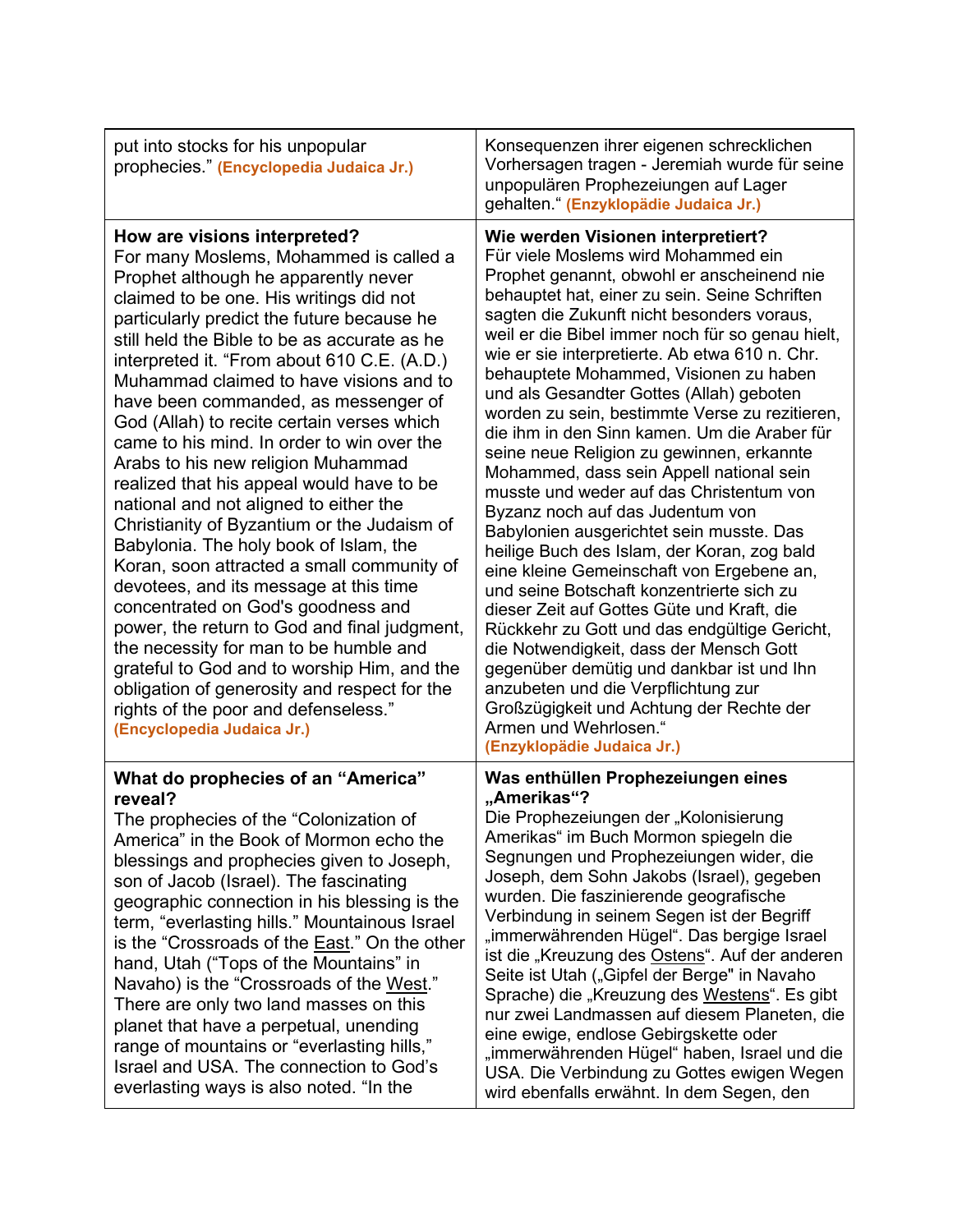blessing given by Jacob to his son Joseph the inheritance of America is foreshadowed and predicted in the following words: 'Joseph is a fruitful bough, even a fruitful bough by a well; whose branches run over the wall: . . .The blessings of thy father have prevailed above the blessings of my progenitors unto the utmost bound of the everlasting hills: they shall be on the head of Joseph, and on the crown of the head of him that was separate from his brethren.' **(Genesis 49:26)**" **(Joseph Fielding Smith, Doctrines of Salvation Vol.3, Pg.68)** The term "everlasting Hills" is also translated at "Perpetual Hills." "He stood, and measured the earth: he beheld, and drove asunder the nations; and the everlasting mountains were scattered, the perpetual hills did bow: his ways are everlasting." **(Habakkuk 3:6)**

#### **How is immersion understood in the Bible?**

The latter-day restoration included authority and clarification of ordinances such as baptism. Although the word "baptism" is not found in the Old Testament, observance of the Jewish ritual of immersion may give us a clue of what the ancient rituals were like. The Book of Mormon clearly explains these immersions and the picture that is created to a Jewish reader can be recognizable as being similar to Biblical practices. Some religious Jews who experience repeated immersions in a *Mikveh*, (monthly for women and regularly for men) step into their immersion font from the east side, immerse themselves, and then exit to the west side. This could be a reminder of entering into the gateway of cleanness as the Children of Israel entered into their Promised Land. For the religious Jews, immersions are favored below ground level in flowing water that emanates from bedrock - the "Rock of Salvation." The Jewish description of immersion have certain rules to follow. "Mikveh (Hebrew: - 'a collection [of water]') a special pool of water constructed according

Jakob seinem Sohn Joseph gegeben hat, wird das Erbe Amerikas in den folgenden Worten vorhergesagt und vorausgesagt: "Joseph ist ein fruchtbarer Ast, sogar ein fruchtbarer Ast durch einen Brunnen; deren Äste über die Mauer laufen: . . Die Segnungen deines Vaters haben sich über die Segnungen meiner Vorfahren bis an die äußerste Grenze der immerwährenden Hügel durchgesetzt: Sie werden auf dem Haupt Josephs und auf der Krone des Hauptes dessen sein, der von seinen Brüdern getrennt war." **(Genesis 49:26)**" **(Joseph Fielding Smith, Doctrines of Salvation**  Vol.3, Pg.68) Der Begriff "immerwährenden Hügel" wird auch in "endlos Hügel"übersetzt. Er stand auf und maß die Erde. "Er stellt sich auf und misst die Erde ab. Er blickt hin und lässt die Völker erzittern. Da zerbersten die ewigen Berge, versinken die uralten Hügel. Das sind von jeher seine Wege." **(Habakkuk 3:6)**

#### **Wie wird das Eintauchen in die Bibel verstanden?**

Die Wiederherstellung der letzten Tage beinhaltete Autorität und Klärung von Verordnungen wie der Taufe. Obwohl das Wort "Taufe" im Alten Testament nicht vorkommt, kann die Einhaltung des jüdischen Eintauchrituals einen Hinweis darauf geben, wie die alten Rituale waren. Das Buch Mormon erklärt diese Eintauchungen klar und das Bild, das einem jüdischen Leser geschaffen wurde, kann als den biblischen Praktiken ähnlich erkennbar sein. Einige religiöse Juden, die wiederholt in eine Mikwe eintauchen (monatlich für Frauen und regelmäßig für Männer), treten von der Ostseite in ihre Eintauchswasser ein, tauchen ein und gehen raus dann zur Westseite. Dies könnte eine Erinnerung daran sein, dass die Kinder Israels in das Tor der Reinheit eingetreten sind, als sie in ihr verheißenes Land eingetreten sind. Für die religiösen Juden wird das Eintauchen in fließendes Wasser, das aus dem Grundgestein stammt - dem "Felsen der Erlösung" - unter der Erde bevorzugt. Die jüdische Beschreibung des Eintauchens hat bestimmte Regeln zu befolgen. "Mikwe (hebräisch: -"eine Sammlung [von Wasser]") ist ein spezielles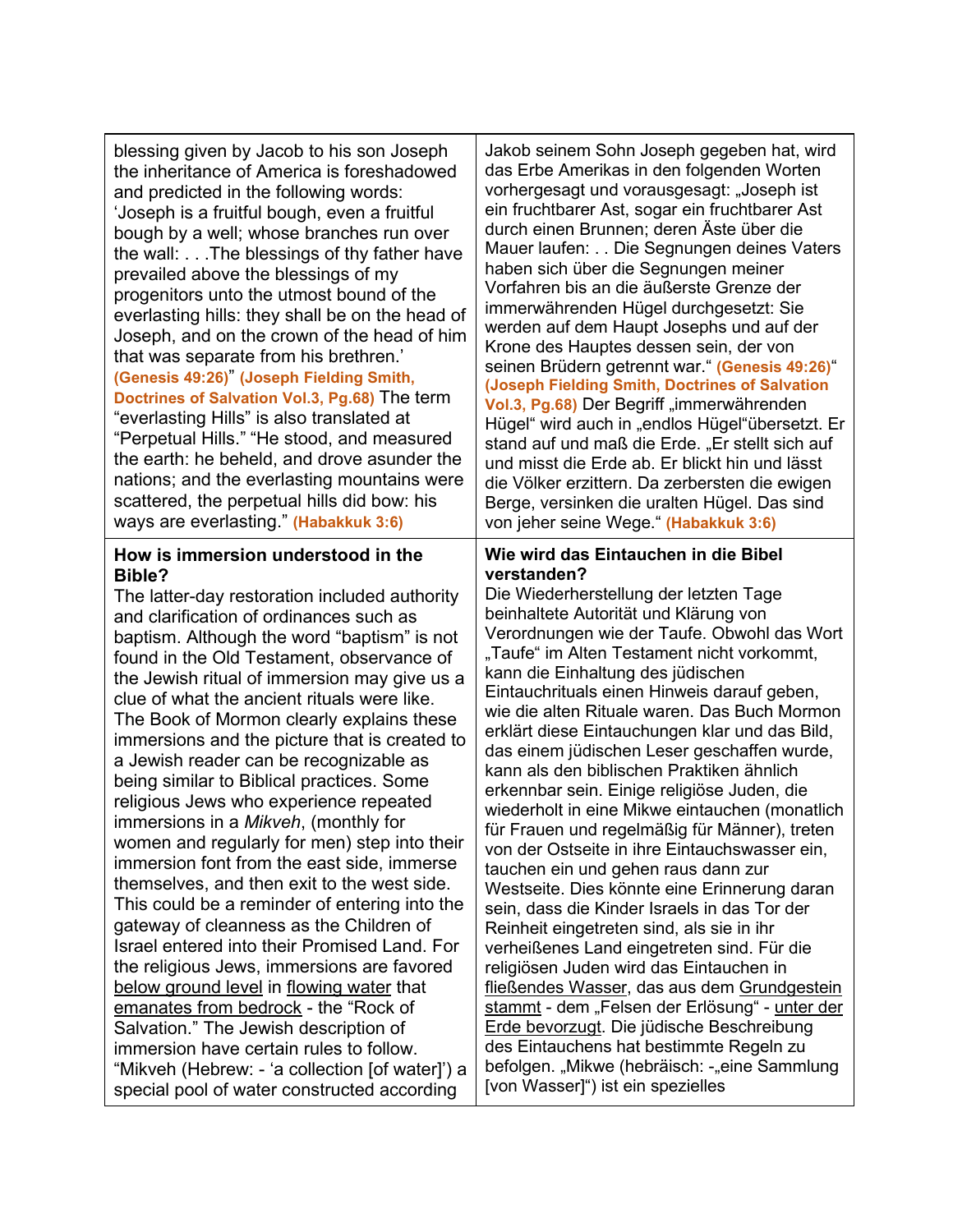| to rigid legal specifications, immersion in<br>which renders ritually clean a person who<br>has become ritually unclean." "1) A mikveh<br>must not be filled with water that has been<br>drawn (i.e., has been in a vessel or a<br>receptacle), but with water from a naturally<br>flowing source; spring water or rainwater are<br>the ideal sources, but melted snow and ice<br>are also permitted. 2) The water must be<br>able to flow into the mikveh freely and<br>unimpeded (any blockage renders the water<br>'drawn water') and must reach the mikveh in<br>vessels that are not susceptible to ritual<br>uncleanness. 3) The minimum size of the<br>mikveh is of a vessel which has a volume of<br>'40 seah,' variously estimated at between<br>250 and 1,000 liters (quarts). 4) The mikveh<br>must be watertight and must be constructed<br>of natural materials on the spot, for<br>otherwise it is deemed itself to be a 'vessel'<br>and renders the water in it 'drawn water'."<br>(Encyclopedia Judaica Jr.) | Wasserbecken, das nach strengen<br>gesetzlichen Vorgaben gebaut wurde und in<br>das eine Person, die rituell unrein geworden<br>ist, rituell reinigt." "1) Eine Mikwe darf nicht mit<br>Wasser gefüllt sein, das entnommen wurde (d.<br>H. In einem Gefäß oder einem Gefäß war),<br>sondern mit Wasser aus einer natürlich<br>fließenden Quelle; Quell- oder Regenwasser<br>sind die idealen Quellen, aber auch<br>geschmolzener Schnee und Eis sind zulässig.<br>2) Das Wasser muss frei und ungehindert in<br>die Mikwe fließen können (jede Verstopfung<br>macht das Wasser "gezogenes Wasser") und<br>muss die Mikwe in Gefäßen erreichen, die<br>nicht für rituelle Unreinheit anfällig sind. 3) Die<br>Mindestgröße der Mikwe entspricht einem<br>Schiff mit einem Volumen von "40 Seah", das<br>unterschiedlich auf 250 bis 1.000 Liter<br>geschätzt wird. 4) Die Mikwe muss wasserdicht<br>sein und vor Ort aus natürlichen Materialien<br>bestehen, da sie sonst als "Gefäß" betrachtet<br>wird und das darin enthaltene Wasser zu<br>"gezogenem Wasser" macht. "<br>(Enzyklopädie Judaica Jr.) |
|------------------------------------------------------------------------------------------------------------------------------------------------------------------------------------------------------------------------------------------------------------------------------------------------------------------------------------------------------------------------------------------------------------------------------------------------------------------------------------------------------------------------------------------------------------------------------------------------------------------------------------------------------------------------------------------------------------------------------------------------------------------------------------------------------------------------------------------------------------------------------------------------------------------------------------------------------------------------------------------------------------------------------|----------------------------------------------------------------------------------------------------------------------------------------------------------------------------------------------------------------------------------------------------------------------------------------------------------------------------------------------------------------------------------------------------------------------------------------------------------------------------------------------------------------------------------------------------------------------------------------------------------------------------------------------------------------------------------------------------------------------------------------------------------------------------------------------------------------------------------------------------------------------------------------------------------------------------------------------------------------------------------------------------------------------------------------------------------------------------------------------------------|
| How were sacrifices connected to                                                                                                                                                                                                                                                                                                                                                                                                                                                                                                                                                                                                                                                                                                                                                                                                                                                                                                                                                                                             | Wie waren Opfer mit Eintauchen                                                                                                                                                                                                                                                                                                                                                                                                                                                                                                                                                                                                                                                                                                                                                                                                                                                                                                                                                                                                                                                                           |
| immersions?                                                                                                                                                                                                                                                                                                                                                                                                                                                                                                                                                                                                                                                                                                                                                                                                                                                                                                                                                                                                                  | verbunden?                                                                                                                                                                                                                                                                                                                                                                                                                                                                                                                                                                                                                                                                                                                                                                                                                                                                                                                                                                                                                                                                                               |
| When animals were sacrificed, the cleaned                                                                                                                                                                                                                                                                                                                                                                                                                                                                                                                                                                                                                                                                                                                                                                                                                                                                                                                                                                                    | Wenn Tiere geopfert wurden, musste der                                                                                                                                                                                                                                                                                                                                                                                                                                                                                                                                                                                                                                                                                                                                                                                                                                                                                                                                                                                                                                                                   |
| carcass had to be immersed. Likewise, in                                                                                                                                                                                                                                                                                                                                                                                                                                                                                                                                                                                                                                                                                                                                                                                                                                                                                                                                                                                     | gereinigte Kadaver eingetaucht werden. Um                                                                                                                                                                                                                                                                                                                                                                                                                                                                                                                                                                                                                                                                                                                                                                                                                                                                                                                                                                                                                                                                |
| modern times, to make meat "kosher," it                                                                                                                                                                                                                                                                                                                                                                                                                                                                                                                                                                                                                                                                                                                                                                                                                                                                                                                                                                                      | Fleisch in der heutigen Zeit "koscher" zu                                                                                                                                                                                                                                                                                                                                                                                                                                                                                                                                                                                                                                                                                                                                                                                                                                                                                                                                                                                                                                                                |
| must be "immersed" in salt water. As stated                                                                                                                                                                                                                                                                                                                                                                                                                                                                                                                                                                                                                                                                                                                                                                                                                                                                                                                                                                                  | machen, muss es ebenfalls in Salzwasser                                                                                                                                                                                                                                                                                                                                                                                                                                                                                                                                                                                                                                                                                                                                                                                                                                                                                                                                                                                                                                                                  |
| in (Numbers 19:1-9), there was a Red Heifer                                                                                                                                                                                                                                                                                                                                                                                                                                                                                                                                                                                                                                                                                                                                                                                                                                                                                                                                                                                  | "eingetaucht" werden. Wie in (Numeri 19: 1-9)                                                                                                                                                                                                                                                                                                                                                                                                                                                                                                                                                                                                                                                                                                                                                                                                                                                                                                                                                                                                                                                            |
| ritual for forgiveness of sins. This can be                                                                                                                                                                                                                                                                                                                                                                                                                                                                                                                                                                                                                                                                                                                                                                                                                                                                                                                                                                                  | angegeben, gab es ein Ritual der Roten Färse                                                                                                                                                                                                                                                                                                                                                                                                                                                                                                                                                                                                                                                                                                                                                                                                                                                                                                                                                                                                                                                             |
| seen as a symbol of the "red" atonement of                                                                                                                                                                                                                                                                                                                                                                                                                                                                                                                                                                                                                                                                                                                                                                                                                                                                                                                                                                                   | zur Vergebung der Sünden. Dies kann als                                                                                                                                                                                                                                                                                                                                                                                                                                                                                                                                                                                                                                                                                                                                                                                                                                                                                                                                                                                                                                                                  |
| the Lord on the Mount of Olives. Jews have                                                                                                                                                                                                                                                                                                                                                                                                                                                                                                                                                                                                                                                                                                                                                                                                                                                                                                                                                                                   | Symbol für das "rote" Sühnopfer des Herrn auf                                                                                                                                                                                                                                                                                                                                                                                                                                                                                                                                                                                                                                                                                                                                                                                                                                                                                                                                                                                                                                                            |
| a tradition that this red calf offering had to                                                                                                                                                                                                                                                                                                                                                                                                                                                                                                                                                                                                                                                                                                                                                                                                                                                                                                                                                                               | dem Ölberg gesehen werden. Juden haben die                                                                                                                                                                                                                                                                                                                                                                                                                                                                                                                                                                                                                                                                                                                                                                                                                                                                                                                                                                                                                                                               |
| be high on the Mount of Olives, above the                                                                                                                                                                                                                                                                                                                                                                                                                                                                                                                                                                                                                                                                                                                                                                                                                                                                                                                                                                                    | Tradition, dass dieses Opfer des roten Kalbs                                                                                                                                                                                                                                                                                                                                                                                                                                                                                                                                                                                                                                                                                                                                                                                                                                                                                                                                                                                                                                                             |
| Temple itself and opposite the Gate                                                                                                                                                                                                                                                                                                                                                                                                                                                                                                                                                                                                                                                                                                                                                                                                                                                                                                                                                                                          | hoch auf dem Ölberg, über dem Tempel selbst                                                                                                                                                                                                                                                                                                                                                                                                                                                                                                                                                                                                                                                                                                                                                                                                                                                                                                                                                                                                                                                              |
| Beautiful. Those who have had the                                                                                                                                                                                                                                                                                                                                                                                                                                                                                                                                                                                                                                                                                                                                                                                                                                                                                                                                                                                            | und gegenüber dem schönes Tor sein musste.                                                                                                                                                                                                                                                                                                                                                                                                                                                                                                                                                                                                                                                                                                                                                                                                                                                                                                                                                                                                                                                               |
| experience of sitting on the upper part of the                                                                                                                                                                                                                                                                                                                                                                                                                                                                                                                                                                                                                                                                                                                                                                                                                                                                                                                                                                               | Diejenigen, die die Erfahrung gemacht haben,                                                                                                                                                                                                                                                                                                                                                                                                                                                                                                                                                                                                                                                                                                                                                                                                                                                                                                                                                                                                                                                             |
| Mount of Olives opposite of the present-day                                                                                                                                                                                                                                                                                                                                                                                                                                                                                                                                                                                                                                                                                                                                                                                                                                                                                                                                                                                  | auf dem oberen Teil des Ölbergs gegenüber                                                                                                                                                                                                                                                                                                                                                                                                                                                                                                                                                                                                                                                                                                                                                                                                                                                                                                                                                                                                                                                                |
| Gate Beautiful can attest to the spirit of                                                                                                                                                                                                                                                                                                                                                                                                                                                                                                                                                                                                                                                                                                                                                                                                                                                                                                                                                                                   | dem heutigen schönes Tor zu sitzen, können                                                                                                                                                                                                                                                                                                                                                                                                                                                                                                                                                                                                                                                                                                                                                                                                                                                                                                                                                                                                                                                               |
| Gethsemane (well away from the traditional                                                                                                                                                                                                                                                                                                                                                                                                                                                                                                                                                                                                                                                                                                                                                                                                                                                                                                                                                                                   | den Geist von Gethsemane (entfernt von der                                                                                                                                                                                                                                                                                                                                                                                                                                                                                                                                                                                                                                                                                                                                                                                                                                                                                                                                                                                                                                                               |
| Church of Gethsemane on the lower part of                                                                                                                                                                                                                                                                                                                                                                                                                                                                                                                                                                                                                                                                                                                                                                                                                                                                                                                                                                                    | traditionellen Kirche von Gethsemane im                                                                                                                                                                                                                                                                                                                                                                                                                                                                                                                                                                                                                                                                                                                                                                                                                                                                                                                                                                                                                                                                  |
| the mount).                                                                                                                                                                                                                                                                                                                                                                                                                                                                                                                                                                                                                                                                                                                                                                                                                                                                                                                                                                                                                  | unteren Teil des Berges) bezeugen.                                                                                                                                                                                                                                                                                                                                                                                                                                                                                                                                                                                                                                                                                                                                                                                                                                                                                                                                                                                                                                                                       |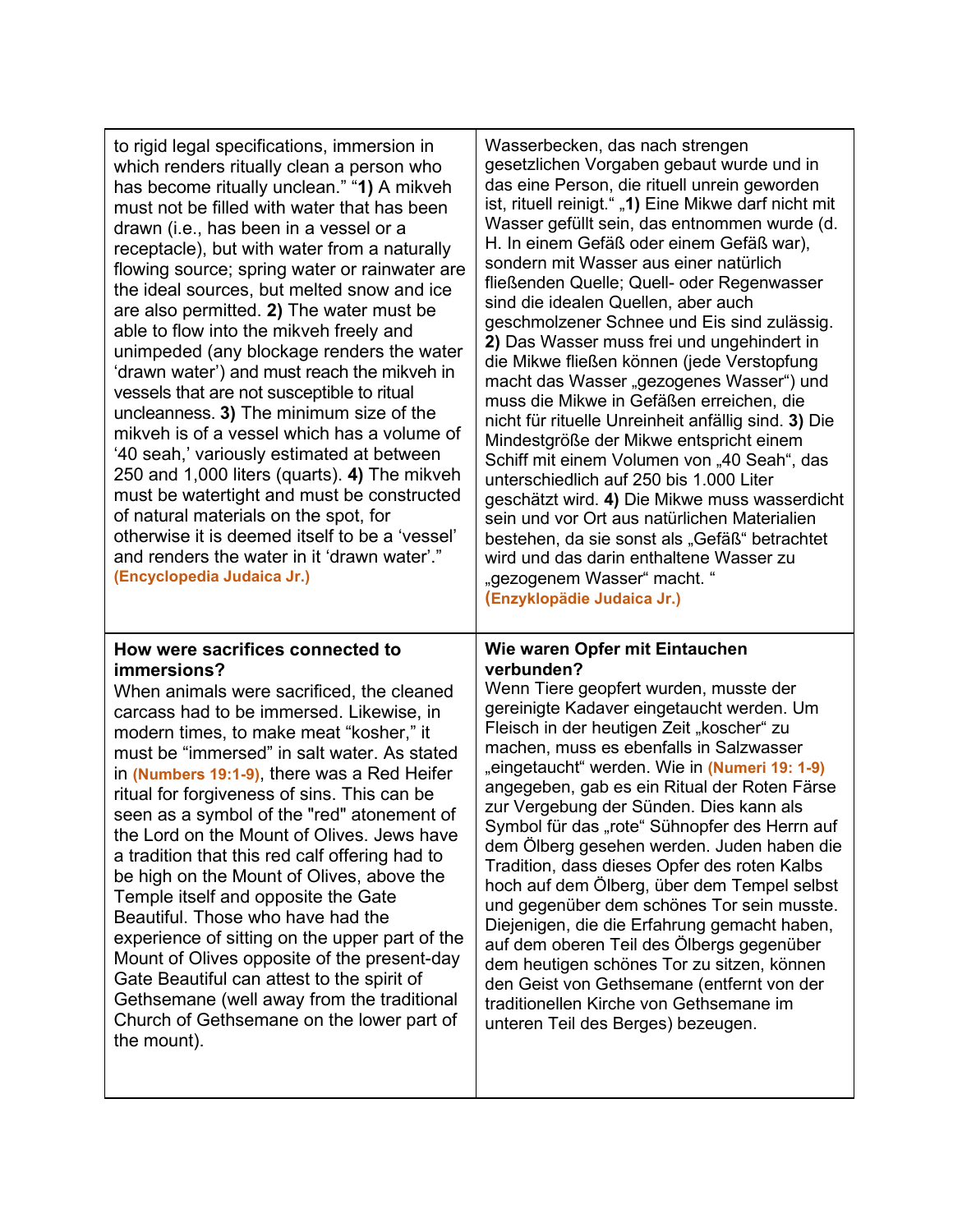| How do water and sins do have a  |  |
|----------------------------------|--|
| connection and a place in Jewish |  |
| traditions?                      |  |

"On the afternoon of the first day (of Rosh Hashana), it is customary to walk to the nearest body of running water and there symbolically 'cast' one's sins into the water. The ceremony may be based on a verse in the biblical book of Micah: 'And Thou (referring to God) shall cast all their sins into the depths of the seas' **(Micah 7:19)**. This practice, to which there is no reference in the Talmud, is generally called *Tashlikh*, probably after the Hebrew word meaning 'cast' (va-tashlikh) in the verse from Micah." **(Encyclopedia Judaica Jr.)**

#### **Who is a Gentile?**

In spite of the many similarities that members of the Church of Jesus Christ of Latter-day Saint and Jews have in their religious societies, it is inevitably essential for Latter-day Saints and Jews to have some dialogue on the definition of "Jew" and "Gentile." Are Jews "Gentile" to the members of the Church? "An undoubted factor in the survival of the Jews as a people with a common identity has been their shared experience of persecution at the hands of gentiles (non-Jews)." "In ancient Israel the acceptance of monotheism (the belief that there is only one God) became the chief factor distinguishing Jews from gentiles, who then worshiped many gods." "At this time gentiles were either natives living in Erez Israel or travelers passing through it. Resident gentiles were protected by traditional hospitality and by contractual agreements made between Israel and the neighboring states. Native gentiles were expected to be loyal to Israel's civil laws in return for protection, but, were generally in a humbler position than the Israelite population." **(Encyclopedia Judaica Jr.)**

#### **Wie haben Wasser und Sünden eine Verbindung und einen Platz in jüdischen Traditionen?**

"Am Nachmittag des ersten Tages (von Rosh Hashana) ist es üblich, zum nächsten fließenden Gewässer zu gehen und dort symbolisch die eigenen Sünden ins Wasser zu werfen. Die Zeremonie kann auf einem Vers im biblischen Buch Micha basieren: "Und du (in Bezug auf Gott) wirst alle ihre Sünden in die Tiefen der Meere werfen" **(Micha 7:19)**. Diese Praxis, auf die es im Talmud keinen Hinweis gibt, wird allgemein als *Tashlikh* bezeichnet, wahrscheinlich nach dem hebräischen Wort, das im Vers von Micha "Besetzung" (vatashlikh) bedeutet. " **(Enzyklopädie Judaica Jr.)**

#### **Wer ist ein Nichtjude?**

Trotz der vielen Ähnlichkeiten, die Mitglieder der Kirche Jesu Christi des Heiligen der Letzten Tage und der Juden in ihren religiösen Gesellschaften haben, ist es für Heilige und Juden der Letzten Tage unweigerlich wichtig, einen Dialog über die Definition von "Juden" und "Nichtjuden" zu führen. Sind Juden den Mitgliedern der Kirche "nichtjüdisch"? "Ein zweifelsfreier Faktor für das Überleben der Juden als Volk mit einer gemeinsamen Identität war ihre gemeinsame Erfahrung der Verfolgung durch Nichtjuden." "Im alten Israel wurde die Akzeptanz des Monotheismus (der Glaube, dass es nur einen Gott gibt) zum Hauptfaktor, der Juden von Nichtjuden unterschied, die dann viele Götter verehrten." "Zu dieser Zeit waren Nichtjuden entweder Eingeborene, die in Erez Israel lebten, oder Reisende, die durch Erez Israel gingen. Inländische Nichtjuden wurden durch traditionelle Gastfreundschaft und durch vertragliche Vereinbarungen zwischen Israel und den Nachbarstaaten geschützt. Von einheimischen Nichtjuden wurde erwartet, dass sie als Gegenleistung für den Schutz den israelischen Zivilgesetzen treu bleiben, aber sie befanden sich im Allgemeinen in einer bescheideneren Position als die israelitische Bevölkerung." **(Enzyklopädie Judaica Jr.)**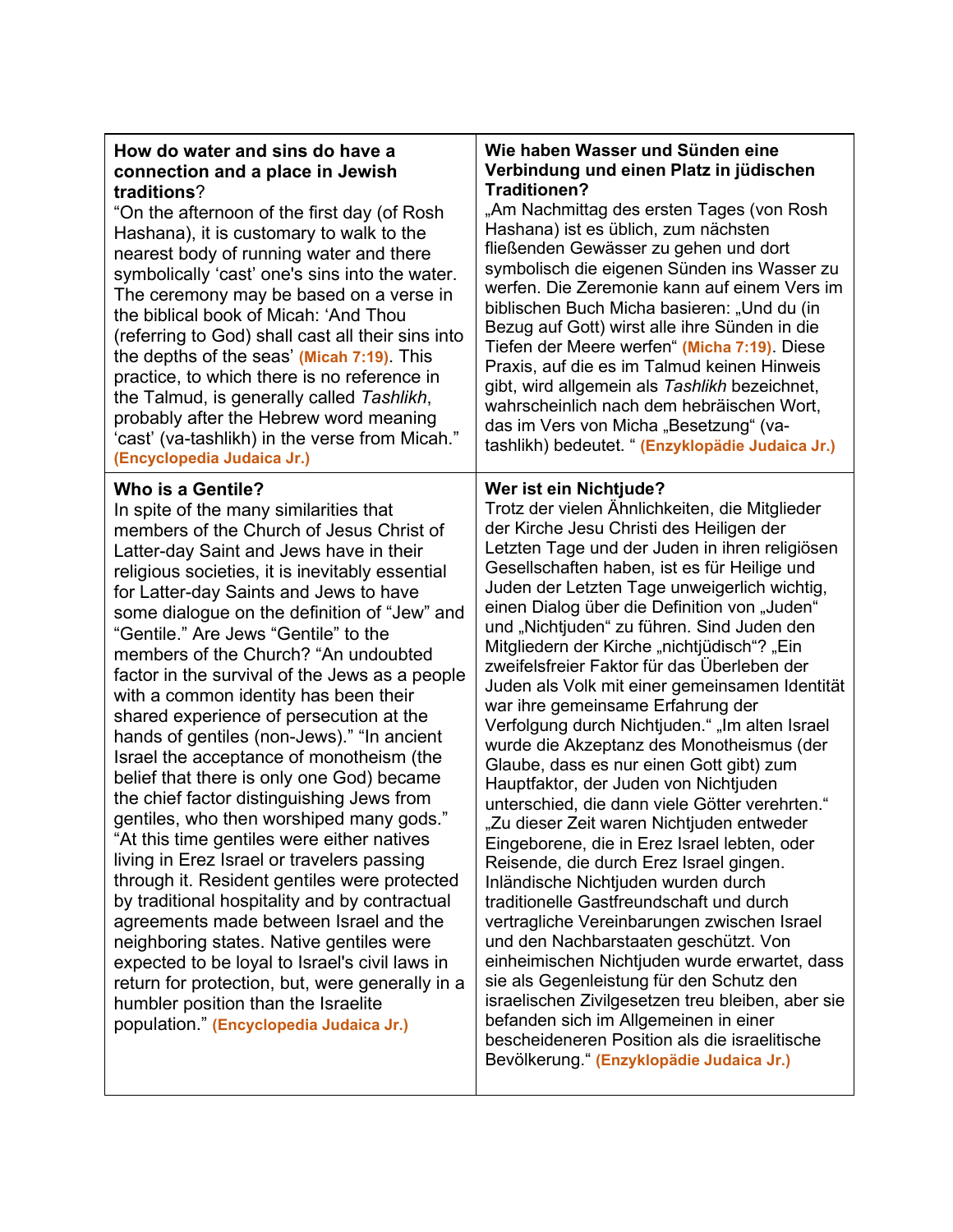| What prohibitions existed between Jews<br>and Gentiles?<br>"During the latter part of the Second Temple<br>period (from the second century B.C.E.) the<br>prohibition against Jews marrying gentiles,<br>limited originally to the seven Canaanite<br>nations --- Hittites, Girgashites, Amorites,<br>Canaanites, Perizzites, Hivites, and<br>Jebusites ('neither shalt thou make<br>marriages with them' Deuteronomy 7:3) ---<br>was extended to include all gentiles, who<br>might lure Jews away from the true God. In<br>order to prevent the possibility of<br>intermarriage the rabbis enacted a series of<br>laws intended to limit social contact between<br>Jew and non-Jew." "Jews were forbidden to<br>emulate gentile customs of an idolatrous or<br>superstitious nature. The prohibition (hukkat<br>ha-goi) was derived from the biblical<br>commandment 'ye shall not walk in the<br>customs of the nation' (Leviticus 20:23 and<br>18:13). Its purpose was to prevent Jews<br>being converted to other religions." | Welche Verbote gab es zwischen Juden und<br>Nichtjuden?<br>"In der zweiten Hälfte der Zeit des Zweiten<br>Tempels (ab dem 2. Jahrhundert v. Chr.)<br>Beschränkte sich das Verbot der Heirat von<br>Juden auf die sieben kanaanitischen Nationen<br>- Hethiter, Girgaschiter, Amoriter, Kanaaniter,<br>Perizziter, Hiviter und Jebusiter ("Du sollst<br>auch keine Ehen mit ihnen schließen. 5. Mose<br>7: 3) --- wurde auf alle Nichtjuden ausgedehnt,<br>die Juden vom wahren Gott weglocken<br>könnten. Um die Möglichkeit einer Mischehe zu<br>verhindern, haben die Rabbiner eine Reihe von<br>Gesetzen erlassen, die den sozialen Kontakt<br>zwischen Juden und Nichtjuden einschränken<br>sollen." "Juden war es verboten, nichtjüdische<br>Bräuche götzendienerischer oder<br>abergläubischer Natur nachzuahmen. Das<br>Verbot (hukkat ha-goi) wurde aus dem<br>biblischen Gebot "Ihr sollt nicht in den<br>Bräuchen der Nation wandeln" abgeleitet<br>(3. Mose 20, 23 und 18, 13). Ihr Zweck war es zu<br>verhindern, dass Juden zu anderen Religionen<br>konvertiert werden." (Enzyklopädie Judaica Jr.) |
|------------------------------------------------------------------------------------------------------------------------------------------------------------------------------------------------------------------------------------------------------------------------------------------------------------------------------------------------------------------------------------------------------------------------------------------------------------------------------------------------------------------------------------------------------------------------------------------------------------------------------------------------------------------------------------------------------------------------------------------------------------------------------------------------------------------------------------------------------------------------------------------------------------------------------------------------------------------------------------------------------------------------------------|-------------------------------------------------------------------------------------------------------------------------------------------------------------------------------------------------------------------------------------------------------------------------------------------------------------------------------------------------------------------------------------------------------------------------------------------------------------------------------------------------------------------------------------------------------------------------------------------------------------------------------------------------------------------------------------------------------------------------------------------------------------------------------------------------------------------------------------------------------------------------------------------------------------------------------------------------------------------------------------------------------------------------------------------------------------------------------------------------------------------|
| (Encyclopedia Judaica Jr.)                                                                                                                                                                                                                                                                                                                                                                                                                                                                                                                                                                                                                                                                                                                                                                                                                                                                                                                                                                                                         | Was ist ein "gerechter Nichtjude"?                                                                                                                                                                                                                                                                                                                                                                                                                                                                                                                                                                                                                                                                                                                                                                                                                                                                                                                                                                                                                                                                                |
| <b>What is a "Righteous Gentile?"</b>                                                                                                                                                                                                                                                                                                                                                                                                                                                                                                                                                                                                                                                                                                                                                                                                                                                                                                                                                                                              | "Während der 500 Jahre der Talmudperiode                                                                                                                                                                                                                                                                                                                                                                                                                                                                                                                                                                                                                                                                                                                                                                                                                                                                                                                                                                                                                                                                          |
| "During the 500 years of the talmudic period                                                                                                                                                                                                                                                                                                                                                                                                                                                                                                                                                                                                                                                                                                                                                                                                                                                                                                                                                                                       | bis 499 n. Chr. Wurden sehr unterschiedliche                                                                                                                                                                                                                                                                                                                                                                                                                                                                                                                                                                                                                                                                                                                                                                                                                                                                                                                                                                                                                                                                      |
| to 499 C.E. widely differing attitudes toward                                                                                                                                                                                                                                                                                                                                                                                                                                                                                                                                                                                                                                                                                                                                                                                                                                                                                                                                                                                      | Einstellungen gegenüber Nichtjuden zum                                                                                                                                                                                                                                                                                                                                                                                                                                                                                                                                                                                                                                                                                                                                                                                                                                                                                                                                                                                                                                                                            |
| gentiles were expressed. When Jews were                                                                                                                                                                                                                                                                                                                                                                                                                                                                                                                                                                                                                                                                                                                                                                                                                                                                                                                                                                                            | Ausdruck gebracht. Als während der                                                                                                                                                                                                                                                                                                                                                                                                                                                                                                                                                                                                                                                                                                                                                                                                                                                                                                                                                                                                                                                                                |
| being tortured during the reign of the Roman                                                                                                                                                                                                                                                                                                                                                                                                                                                                                                                                                                                                                                                                                                                                                                                                                                                                                                                                                                                       | Regierungszeit des römischen Kaisers Hadrian                                                                                                                                                                                                                                                                                                                                                                                                                                                                                                                                                                                                                                                                                                                                                                                                                                                                                                                                                                                                                                                                      |
| emperor Hadrian, Rabbi Simeon bar Yohai                                                                                                                                                                                                                                                                                                                                                                                                                                                                                                                                                                                                                                                                                                                                                                                                                                                                                                                                                                                            | Juden gefoltert wurden, erklärte Rabbi Simeon                                                                                                                                                                                                                                                                                                                                                                                                                                                                                                                                                                                                                                                                                                                                                                                                                                                                                                                                                                                                                                                                     |
| stated that the best of gentiles should be                                                                                                                                                                                                                                                                                                                                                                                                                                                                                                                                                                                                                                                                                                                                                                                                                                                                                                                                                                                         | Bar Yohai, dass die besten Nichtjuden getötet                                                                                                                                                                                                                                                                                                                                                                                                                                                                                                                                                                                                                                                                                                                                                                                                                                                                                                                                                                                                                                                                     |
| killed. In later, less hostile times, it was                                                                                                                                                                                                                                                                                                                                                                                                                                                                                                                                                                                                                                                                                                                                                                                                                                                                                                                                                                                       | werden sollten. In späteren, weniger                                                                                                                                                                                                                                                                                                                                                                                                                                                                                                                                                                                                                                                                                                                                                                                                                                                                                                                                                                                                                                                                              |
| sometimes claimed that no difference                                                                                                                                                                                                                                                                                                                                                                                                                                                                                                                                                                                                                                                                                                                                                                                                                                                                                                                                                                                               | feindlichen Zeiten wurde manchmal behauptet,                                                                                                                                                                                                                                                                                                                                                                                                                                                                                                                                                                                                                                                                                                                                                                                                                                                                                                                                                                                                                                                                      |
| between Jew and gentile would be made on                                                                                                                                                                                                                                                                                                                                                                                                                                                                                                                                                                                                                                                                                                                                                                                                                                                                                                                                                                                           | dass am Tag des Gerichts kein Unterschied                                                                                                                                                                                                                                                                                                                                                                                                                                                                                                                                                                                                                                                                                                                                                                                                                                                                                                                                                                                                                                                                         |
| the Day of Judgment (see End of Days).                                                                                                                                                                                                                                                                                                                                                                                                                                                                                                                                                                                                                                                                                                                                                                                                                                                                                                                                                                                             | zwischen Juden und Nichtjuden gemacht                                                                                                                                                                                                                                                                                                                                                                                                                                                                                                                                                                                                                                                                                                                                                                                                                                                                                                                                                                                                                                                                             |
| The concept of the righteous gentile (hasidei                                                                                                                                                                                                                                                                                                                                                                                                                                                                                                                                                                                                                                                                                                                                                                                                                                                                                                                                                                                      | würde (siehe Ende der Tage). Das Konzept                                                                                                                                                                                                                                                                                                                                                                                                                                                                                                                                                                                                                                                                                                                                                                                                                                                                                                                                                                                                                                                                          |
| ummot ha-olam -- the pious ones of the                                                                                                                                                                                                                                                                                                                                                                                                                                                                                                                                                                                                                                                                                                                                                                                                                                                                                                                                                                                             | des rechtschaffenen Nichtjuden (hasidei                                                                                                                                                                                                                                                                                                                                                                                                                                                                                                                                                                                                                                                                                                                                                                                                                                                                                                                                                                                                                                                                           |
| nations of the world) is first found in the                                                                                                                                                                                                                                                                                                                                                                                                                                                                                                                                                                                                                                                                                                                                                                                                                                                                                                                                                                                        | ummot ha-olam - die Frommen der Nationen                                                                                                                                                                                                                                                                                                                                                                                                                                                                                                                                                                                                                                                                                                                                                                                                                                                                                                                                                                                                                                                                          |
| Midrash. The Tosefta teaches that they are                                                                                                                                                                                                                                                                                                                                                                                                                                                                                                                                                                                                                                                                                                                                                                                                                                                                                                                                                                                         | der Welt) findet sich zuerst im Midrasch. Die                                                                                                                                                                                                                                                                                                                                                                                                                                                                                                                                                                                                                                                                                                                                                                                                                                                                                                                                                                                                                                                                     |
| as eligible to a place in the hereafter as any                                                                                                                                                                                                                                                                                                                                                                                                                                                                                                                                                                                                                                                                                                                                                                                                                                                                                                                                                                                     | Tosefta lehrt, dass sie für einen Platz im                                                                                                                                                                                                                                                                                                                                                                                                                                                                                                                                                                                                                                                                                                                                                                                                                                                                                                                                                                                                                                                                        |
| member of the House of Israel. Rabbi Isaac                                                                                                                                                                                                                                                                                                                                                                                                                                                                                                                                                                                                                                                                                                                                                                                                                                                                                                                                                                                         | Jenseits genauso berechtigt sind wie jedes                                                                                                                                                                                                                                                                                                                                                                                                                                                                                                                                                                                                                                                                                                                                                                                                                                                                                                                                                                                                                                                                        |
| Arama states that 'every true pious gentile is                                                                                                                                                                                                                                                                                                                                                                                                                                                                                                                                                                                                                                                                                                                                                                                                                                                                                                                                                                                     | Mitglied des Hauses Israel. Rabbi Isaac Arama                                                                                                                                                                                                                                                                                                                                                                                                                                                                                                                                                                                                                                                                                                                                                                                                                                                                                                                                                                                                                                                                     |
| equal to a son of Israel.' The Zohar states                                                                                                                                                                                                                                                                                                                                                                                                                                                                                                                                                                                                                                                                                                                                                                                                                                                                                                                                                                                        | erklärt: "Jeder wahre fromme Nichtjude ist                                                                                                                                                                                                                                                                                                                                                                                                                                                                                                                                                                                                                                                                                                                                                                                                                                                                                                                                                                                                                                                                        |
| that all gentiles who do not hate Israel, and                                                                                                                                                                                                                                                                                                                                                                                                                                                                                                                                                                                                                                                                                                                                                                                                                                                                                                                                                                                      | einem Sohn Israels gleich." Der Zohar erklärt,                                                                                                                                                                                                                                                                                                                                                                                                                                                                                                                                                                                                                                                                                                                                                                                                                                                                                                                                                                                                                                                                    |
| who deal justly with Jews, qualify as pious                                                                                                                                                                                                                                                                                                                                                                                                                                                                                                                                                                                                                                                                                                                                                                                                                                                                                                                                                                                        | dass alle Nichtjuden, die Israel nicht hassen                                                                                                                                                                                                                                                                                                                                                                                                                                                                                                                                                                                                                                                                                                                                                                                                                                                                                                                                                                                                                                                                     |
| ones. According to Maimonides righteous                                                                                                                                                                                                                                                                                                                                                                                                                                                                                                                                                                                                                                                                                                                                                                                                                                                                                                                                                                                            | und mit Juden gerecht umgehen, als fromm                                                                                                                                                                                                                                                                                                                                                                                                                                                                                                                                                                                                                                                                                                                                                                                                                                                                                                                                                                                                                                                                          |
| gentiles were those who observed the                                                                                                                                                                                                                                                                                                                                                                                                                                                                                                                                                                                                                                                                                                                                                                                                                                                                                                                                                                                               | gelten. Laut Maimonides waren rechtschaffene                                                                                                                                                                                                                                                                                                                                                                                                                                                                                                                                                                                                                                                                                                                                                                                                                                                                                                                                                                                                                                                                      |